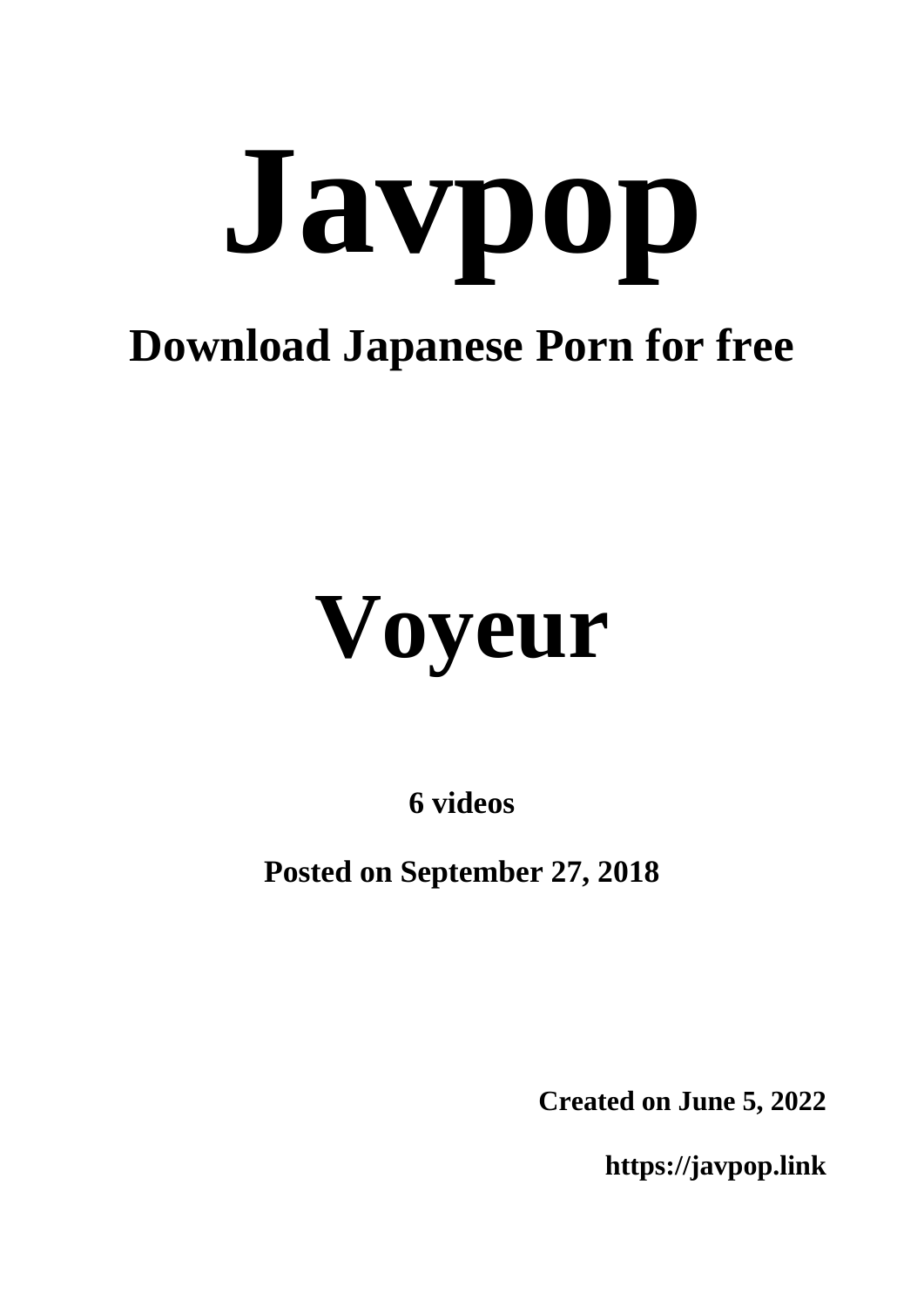### kur434 J&K;

# etc4



# **Category Posted on**

| <b>Rapidgator</b>                        |
|------------------------------------------|
| kur434.part01.rar (File size: 510M byte) |
| kur434.part02.rar (File size: 510M byte) |
| kur434.part03.rar (File size: 510M byte) |
| kur434.part04.rar (File size: 510M byte) |
| kur434.part05.rar (File size: 510M byte) |
| kur434.part06.rar (File size: 510M byte) |
| kur434.part07.rar (File size: 510M byte) |
| kur434.part08.rar (File size: 510M byte) |
| kur434.part09.rar (File size: 510M byte) |
| kur434.part10.rar (File size: 389M byte) |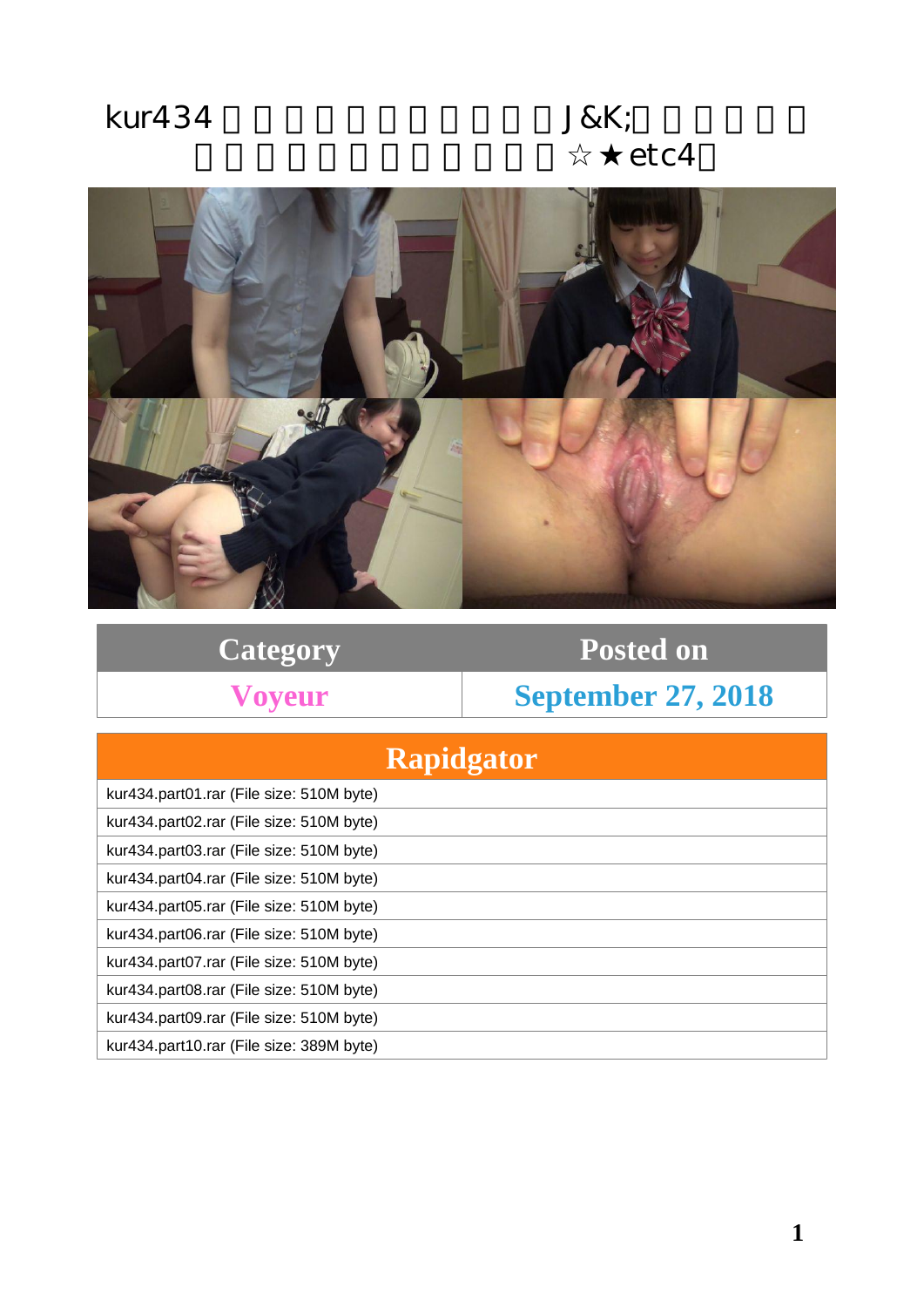### tuy186

### etc2



# **Category Posted on**

| Rapidgator                              |
|-----------------------------------------|
| tuy186.part1.rar (File size: 510M byte) |
| tuy186.part2.rar (File size: 510M byte) |
| tuy186.part3.rar (File size: 510M byte) |
| tuy186.part4.rar (File size: 510M byte) |
| tuy186.part5.rar (File size: 510M byte) |
| tuy186.part6.rar (File size: 452M byte) |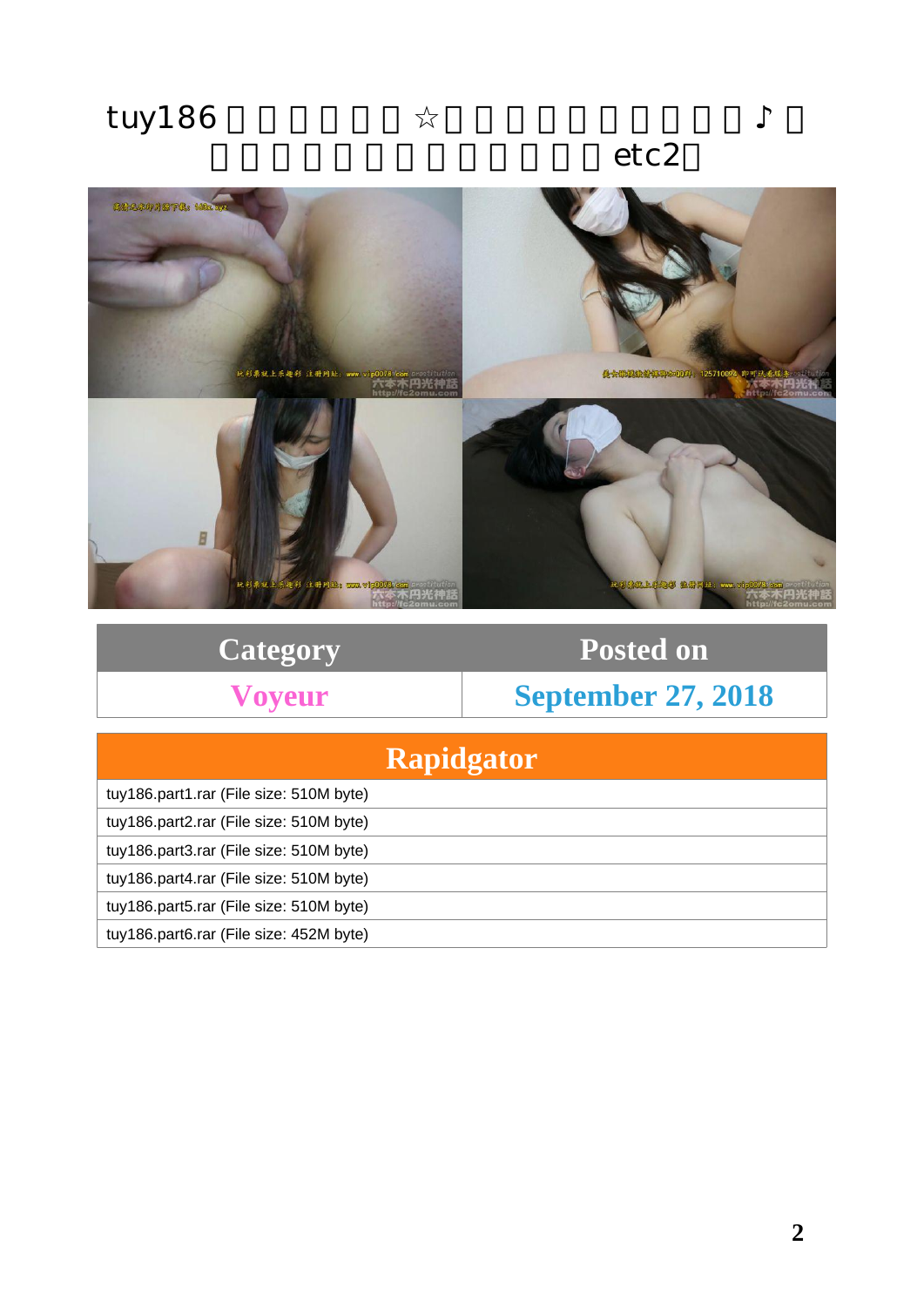### bim146 1

# etc4



# **Rapidgator**

[bim146.rar](https://rapidgator.net/file/d3239b042878dc715a9dcb5d4f316109/bim146.rar.html) (File size: 192M byte)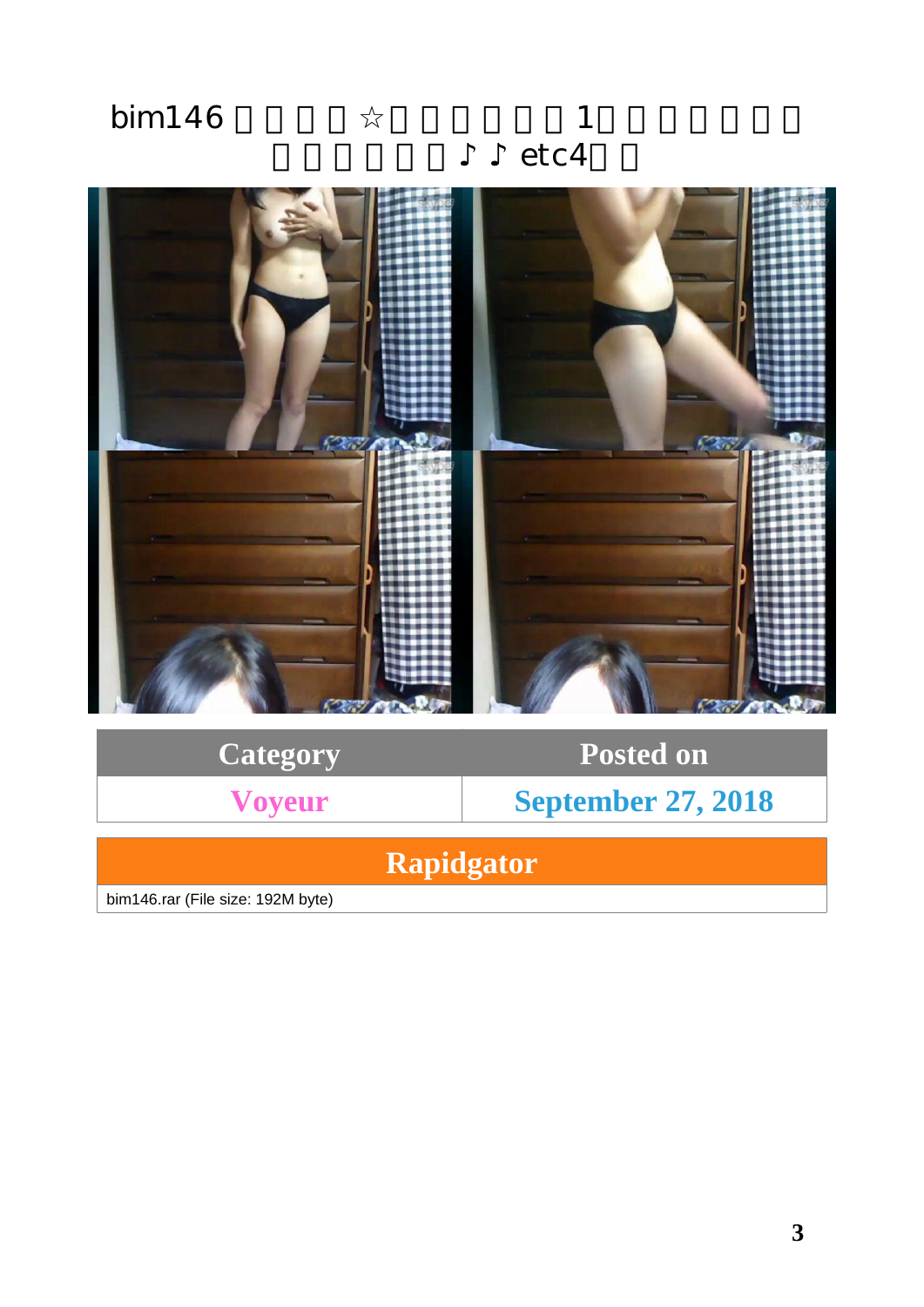### mas407

etc4



# **Category Posted on**

| <b>Rapidgator</b>                       |  |
|-----------------------------------------|--|
| mas407.part1.rar (File size: 510M byte) |  |
| mas407.part2.rar (File size: 510M byte) |  |
| mas407.part3.rar (File size: 333M byte) |  |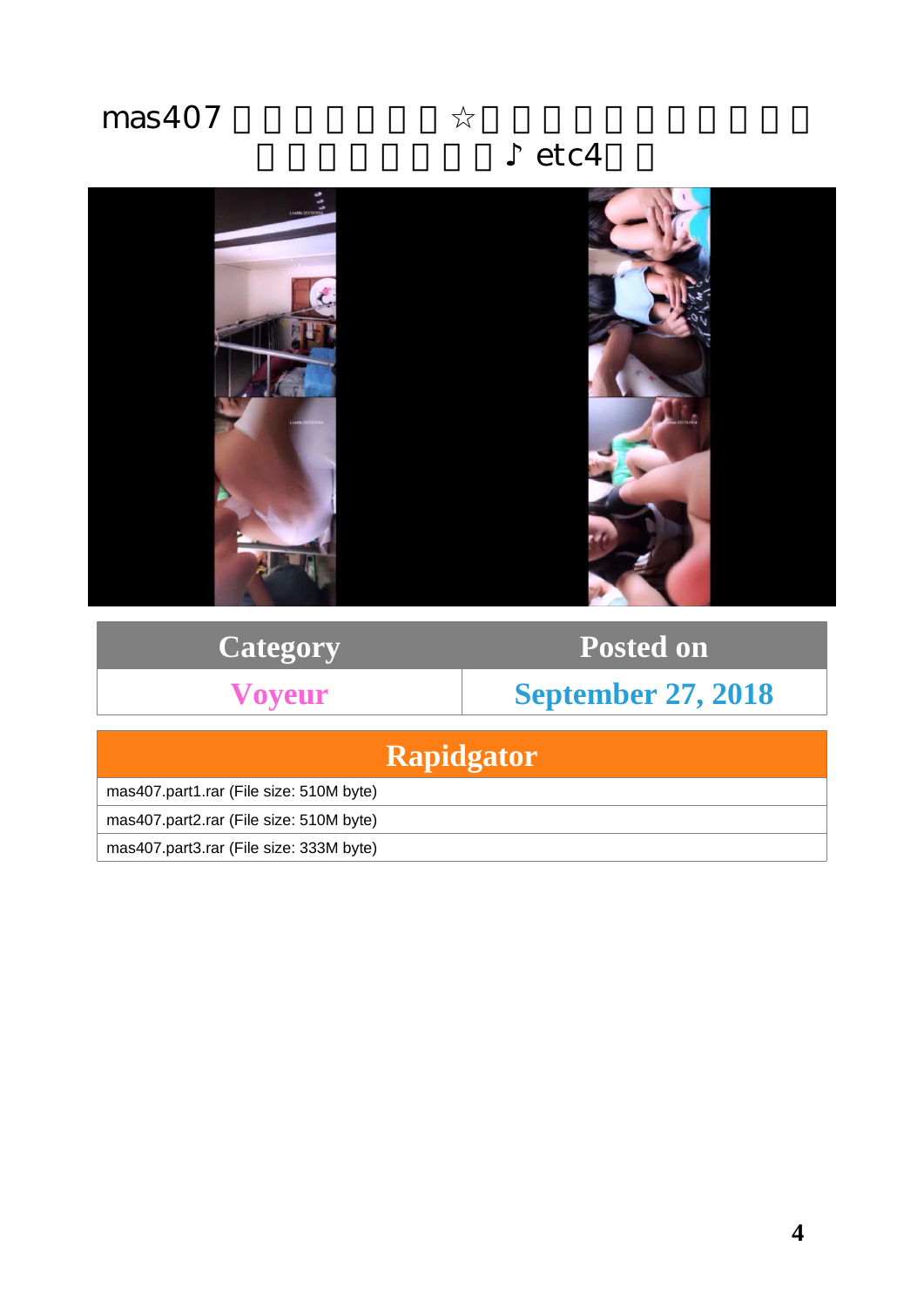### kit458

# etc3



# **Category Posted on**

# **[Voyeur](https://javpop.link/category/voyeur) [September 27, 2018](https://javpop.link/2018/09/27)**

# **Rapidgator**

[kit458.part1.rar](https://rapidgator.net/file/135009fff1353a544df2eb69c54f61d6/kit458.part1.rar.html) (File size: 510M byte)

[kit458.part2.rar](https://rapidgator.net/file/53d9bc6dcd820e2901f12baddb88cb88/kit458.part2.rar.html) (File size: 459M byte)